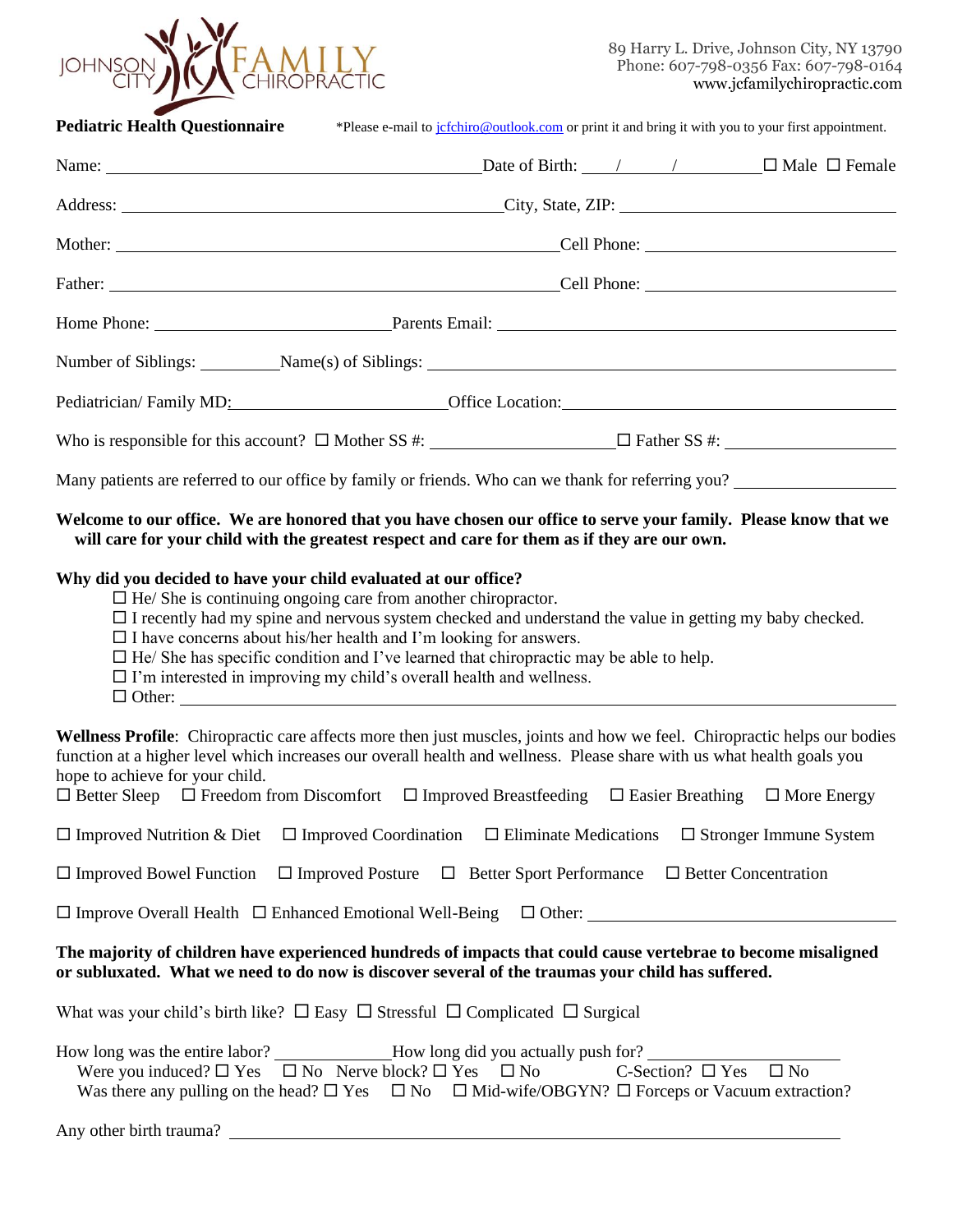| <b>Patient Name:</b> | File# |
|----------------------|-------|
|                      |       |

## **Science has shown that 47% of all children fall on their heads by the age of 1 and have at least 200 major falls by the age of 5.**

| When was your child's most recent fall?<br>$\Box$ $\nabla_{\alpha}$ Chiropractic adjustment? $\Box$ Yes $\Box$ No                                                                                                                                                  |                          |                          |  |  |  |  |
|--------------------------------------------------------------------------------------------------------------------------------------------------------------------------------------------------------------------------------------------------------------------|--------------------------|--------------------------|--|--|--|--|
| When was your child's most recent stress, strain, or injury while doing these activities?<br>Any care given? $\square$ Yes $\square$ No<br>Chiropractic adjustment? $\square$ Yes $\square$ No                                                                     |                          |                          |  |  |  |  |
| Poor posture leads to poor health and early death. How would you rate your child's posture? $(1 = poor; 10 = excellent)$<br>$\Box 5$<br>$\Box 6$<br>$\square$ 7 $\square$ 8<br>$\Box$ 3<br>$\Box 4$<br>$\square$<br>$\Box$ 2                                       | $\Box$ 9<br>$\square$ 10 |                          |  |  |  |  |
| Stress causes your spine to misalign and accelerates spinal damage. Rate your child's stress level. $(1 = none; 10 = intense)$<br>$\Box 2 \quad \Box 3 \quad \Box 4 \quad \Box 5 \quad \Box 6 \quad \Box 7 \quad \Box 8 \quad \Box 9 \quad \Box 10$<br>$\square$ 1 |                          |                          |  |  |  |  |
| Prescription medications can cause various side effects, hide the severity of health problems, and hinder the body's                                                                                                                                               |                          |                          |  |  |  |  |
| Please list vitamins/supplements your child takes: 1999 and 2009 and 2009 and 2009 and 2009 and 2009 and 2009 and 2009 and 2009 and 2009 and 2009 and 2009 and 2009 and 2009 and 2009 and 2009 and 2009 and 2009 and 2009 and                                      |                          |                          |  |  |  |  |
|                                                                                                                                                                                                                                                                    |                          |                          |  |  |  |  |
| Improper sleeping positions can cause spinal misalignment. What sleeping position does your child sleep in?<br>$\Box$ Back $\Box$ Stomach $\Box$ Right side $\Box$ Left side                                                                                       |                          |                          |  |  |  |  |
| Subluxation (Misalignment) of the spine will lead to health problems in your child's body.<br>Please CIRCLE or list any health challenge your child is experiencing.                                                                                               |                          |                          |  |  |  |  |
| Allergies                                                                                                                                                                                                                                                          | Headaches/Migraines      | Anxiety/Depression       |  |  |  |  |
| Ear Infection/                                                                                                                                                                                                                                                     | Neck Pain L / R          | Auto-Immune Disease      |  |  |  |  |
| Tubes                                                                                                                                                                                                                                                              | <b>Temper Tantrums</b>   | Allergies (please list): |  |  |  |  |
| <b>Behavioral</b><br>Challenges                                                                                                                                                                                                                                    |                          |                          |  |  |  |  |
| Asthma                                                                                                                                                                                                                                                             | Mid Back Pain L / R      |                          |  |  |  |  |
| Colic I<br>Digestive                                                                                                                                                                                                                                               | Low Back Pain L / R      |                          |  |  |  |  |
| (Constipation/IBS)<br><b>Bed Wetting</b>                                                                                                                                                                                                                           | Leg Pain $L/R$           |                          |  |  |  |  |

# **The information in this Health Questionnaire is true and accurate to the best of my knowledge.**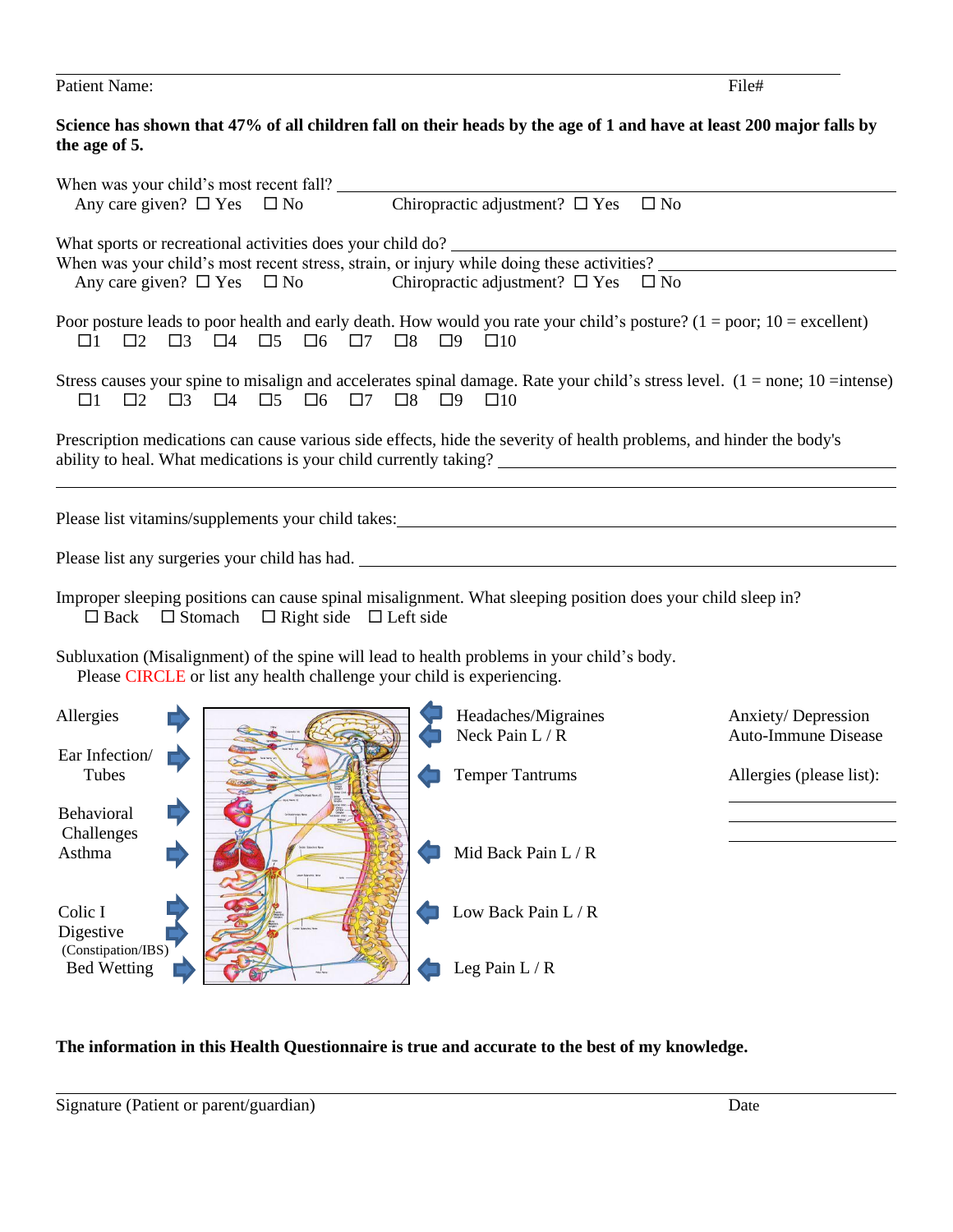#### Patient Name: File + File + File + File + File + File + File + File + File + File + File + File + File + File + File + File + File + File + File + File + File + File + File + File + File + File + File + File + File + File

#### **Informed Consent for Chiropractic Care:**

When a patient seeks chiropractic health care and we accept a patient for such care, it is essential for both of us to be working toward the same objective. It is important that each patient understand both the objective(s) and the method(s) that will be used to attain this objective. This will prevent any confusion or disappointment. You have the right, as a patient, to be informed about the condition and the recommended care to be provided so that you make the decision whether or not to undergo chiropractic care after being advised of the known benefits, risks, and alternatives. Chiropractic is a science, philosophy and art that concerns itself with the relationship between the spinal structure and the health of the nervous system. As chiropractors we understand that health is a state of optimal physical, mental, and social wellbeing, not merely the absence of disease or infirmity.

One disturbance to the nervous system is called a vertebral subluxation. This occurs when one or more of the 24 vertebra in the spinal column become misaligned and/or do not move properly. This causes an unhealthy change to nerve function and interference to the nervous system. This may result in pain and dysfunction or may be entirely asymptomatic. Subluxations are corrected and/or reduced by a chiropractic adjustment. An adjustment is the specific application of force to correct and/or reduce vertebral subluxation. Our chiropractic method of correction is by specific adjustments to the spine. Adjustments are done by hand or with an instrument where the doctor will put pressure on the specific segment(s) of the spine to adjust the vertebrae into a better position.

If at the beginning or during the course of care we encounter a non-chiropractic or unusual findings, we will advise you of those findings and recommend some further testing or refer you out to another health care provider.

Chiropractic care has been proven to be very safe and effective. It is not unusual however, to be sore after your first few corrective adjustments. Although rare it is possible to suffer from other side effects, i.e. muscle spasms, stiffness, rib fracture, headache, dizziness and stroke.

*All questions regarding the doctor's objective to my care in this office has been answered to my complete satisfaction. The benefits, risks and alternatives of chiropractic care have been explained to me to my satisfaction. I have read and fully understand the above statements and therefore accept chiropractic care on this basis.*

### **Consent to evaluate and adjust a minor child:**

| , being the parent or legal guardian of                                                                      | have read and fully |
|--------------------------------------------------------------------------------------------------------------|---------------------|
| understand the above Informed Consent and hereby grant permission for my child to receive chiropractic care. |                     |

Signature (or Parent/Guardian) Date

#### **Notice of Privacy Practices:**

This notice describes how health information about you is stored, may be used, and or disclosed.

**How We Store Your Information**: Patient information is stored here in the office on a server with no outside access. X-ray images are also stored on the server and hard copies of your file and x-rays are stored here in our office. All storage is secure and meets or exceeds HIPPA requirements and regulations.

**What We Do Not Do With Your Information:** Information about your financial situation, medical conditions, and care that you provide to us in writing, via email, on the phone (including information left on voice mails), contained in or attached to applications, or directly or indirectly given to us, is held in strictest confidence. We do not give out, exchange, barter, rent, sell, lend, or disseminate any information about our patients to anyone who receives our services. Know that any and all patient information is considered confidential, is restricted by law, or has been specifically restricted by a patient/client in a signed HIPAA consent form.

**How We Do Use Your Information:** Information is only used as is reasonably necessary to process your care, billing to an insurance company or to provide you with health or services which may require communication between Johnson City Family Insurance and health care providers, insurance companies, and other providers necessary to: verify your medical information is accurate; determine the type of medical supplies or any health care services you need including, but not limited to; obtaining or purchasing any type of medical supplies, devices, medications and insurance.

**No Patients information and no identifying information (photo, address, phone number, contact information, last name or uniquely identifiable name) will ever be used without patient's express written advance permission.** 

l.